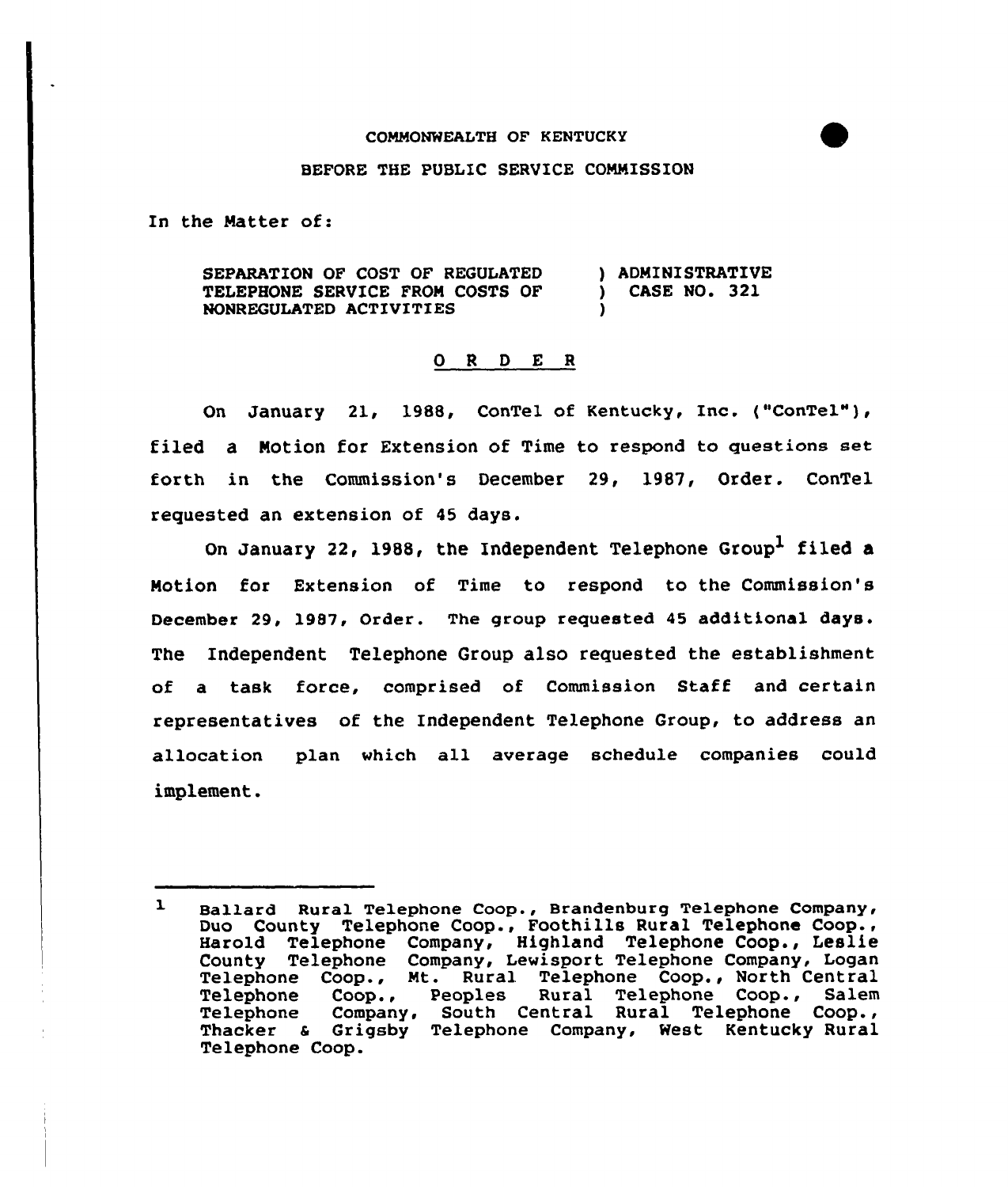On January 25, 1988, General Telephone Company of the South filed a Notion for Extension of Time to respond to the December 29, 1987, Order.

Also on January 25, 1988, AT&T Communications of the South Central States, Inc. filed a Notion for Extension of Time of 4S days through March 17, 1988, in which to respond to the Commission's Order.

On January 29, 1988, ALLTEL Kentucky, Inc., filed a Motion for Extension of Time to respond to the Commission's order.

The telephone companies cited the complexity of the information and the volume of information as reasons for the need of an extension.

The Commission having been advised, is of the opinion that such motions should be granted. Therefore, all parties have until March 17, 1988, in which to file responses to the Commission's December 29, 1987, Order.

The Commission is of the opinion that establishing a task force for the Independent Telephone average schedule companies is premature and defers response to this request pending review of the companies" response to the December 29, 1987, Order.

BE IT SO ORDERED.